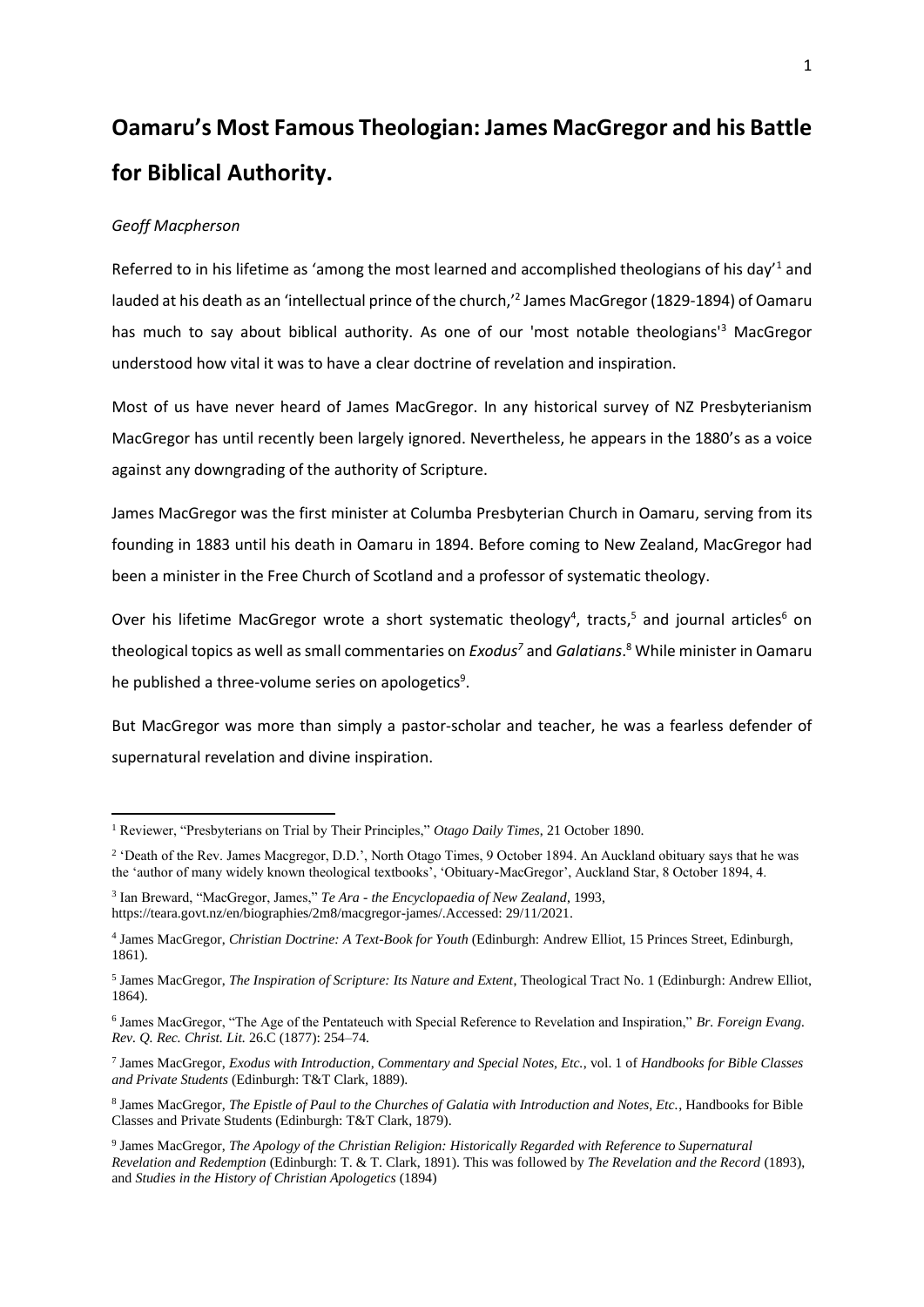#### **Supernatural revelation**

Following Calvin, MacGregor taught that for us to know God, he must first reveal himself. As Psalm 19 indicates, the two ways by which God does this are through creation and Scripture - or general revelation and special (MacGregor called these natural and preternatural religion) <sup>10</sup>. Natural revelation on its own simply leaves us 'without excuse' (Romans 1:21), making it necessary to have a redemptive revelation from God.

Therefore, MacGregor wrote: '*But we need, besides, a preternatural revelation. The light of nature does not suffice to give us such a knowledge of God as will enable us fully to glorify and enjoy Him*.'<sup>11</sup> For MacGregor a divinely superintended revelation occurs in the Scriptures, which conveys to us the Word of God. Scripture reveals the Person of God, his will, and redemption in Christ.<sup>12</sup>

MacGregor's emphasis on supernaturalism in Christianity was in part a reaction to a growing aversion amongst Christian scholars of his day to the miraculousin Christianity. From the 1850's, certain leaders within his church, the Free Church of Scotland, had been at the forefront of attempts to accommodate rationalism and critical approaches to the Scriptures into the faith. The result was a subtle denial that a personal Triune God stood at the spiritual centre of Christianity. It became the fashion to speak of the rationality and social acceptability of the Christian faith.

Like his colleagues Benjamin B. Warfield (1851-1921) and J. Gresham Machen (1881-1937) in America, MacGregor opposed this drift away from divine revelation and inspiration because he saw that it was in essence a denial of biblical Christianity. In fact, thirty-years after MacGregor died, Machen would label a rejection of supernatural revelation as the hallmark of liberalism, something he labelled a completely different religion.<sup>13</sup>

#### **Divine inspiration**

MacGregor, following his predecessor, James Bannerman, understood the connection between revelation and biblical authority via biblical inspiration. In other words, if the Bible is the church's supreme authoritative standard, then it must be reliable. To be reliable it must be given by God through its human authors as his revelation of himself and his acts to a fallen humanity.

<sup>&</sup>lt;sup>10</sup> It should be noted that describing general revelation as 'natural' is disputed. Herman Bavinck prefers to label both as supernatural.

<sup>11</sup> MacGregor, *Christian Doctrine*.1.

<sup>12</sup> MacGregor, *Christian Doctrine*.3.

<sup>13</sup> J. G. Machen, *Christianity and Liberalism*, Reprint. (Grand Rapids, Mich: Eerdmans, 1985).79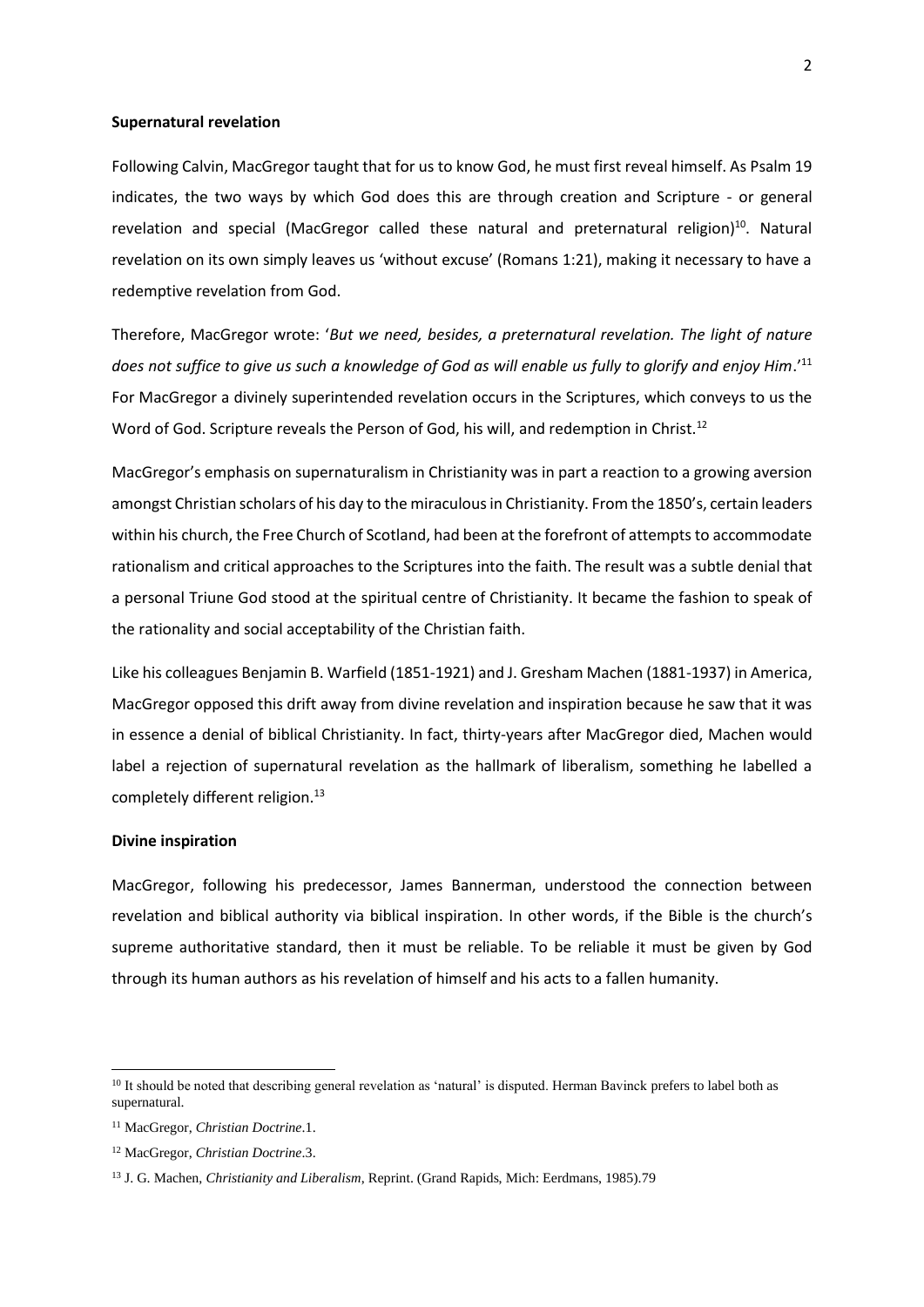MacGregor argued that God has supernaturally revealed himself by directly inspiring the biblical writers. In a tract 'The Inspiration of Scripture', he wrote: '*So when a scripture is said to be "theopneust," God-inspired, or " given by inspiration of God," the meaning is, that the word is God's, that it is filled and informed by His Spirit, that it expresses His mind, His thought, or feeling, or desire, or will; so that He speaks in the word, what the Scripture says is said by Him. If these words are then written down, they remain that person's words still.'*<sup>14</sup>

In this statement James MacGregor is clarifying two central ideas of inspiration: *Firstly*, Scripture is the creative output of God's mind by his Spirit to the degree that what the Bible says is said by God. *Secondly*, however, he is rejecting any notion of mechanical dictation. As the Spirit 'carried' (1 Peter 1:21) the Biblical authors, their personalities remained intact. In fact, as he will later argue, rather than a having their humanity 'superseded' by the Spirit's activity in writing Scripture, they instead experience the completion of 'God-given freedom in the individual'<sup>15</sup> and thereby become more complete as human beings.

## **Conclusion**

James MacGregor's body awaits the resurrection in Oamaru's Old Cemetery, but his "battle for the Bible" goes on. At Grace Theological College we serve churches that are committed to the same high view of Scripture as that which James MacGregor fought for in the late 1800's.

In many ways, it could be argued that this is a fundamental doctrine. Belief in supernatural revelation and divine inspiration is a 'line in the sand' that once crossed inevitably leads to other doubts about core theological doctrines. Denial of inspiration creates the slippery slope of departure from the true faith.

Inevitably, it produces compromise on a growing list of vital ethical issues confronting the church. For example, the current debate within the church over same-sex marriage is in many ways a symptom of and price we pay for denying divine revelation and inspiration. It undermines the foundation on which our common faith is built. This foundation of the writings of 'the apostles and prophets' (Ephesians 2:20) keeps the entirety of our faith secure.

<sup>14</sup> MacGregor, *The Inspiration of Scripture*.4

<sup>15</sup> James MacGregor, *The Revelation and the Record: Essays on Matters of Previous Question in the Proof of Christianity* (Edinburgh: T. & T. Clark, 1893).95